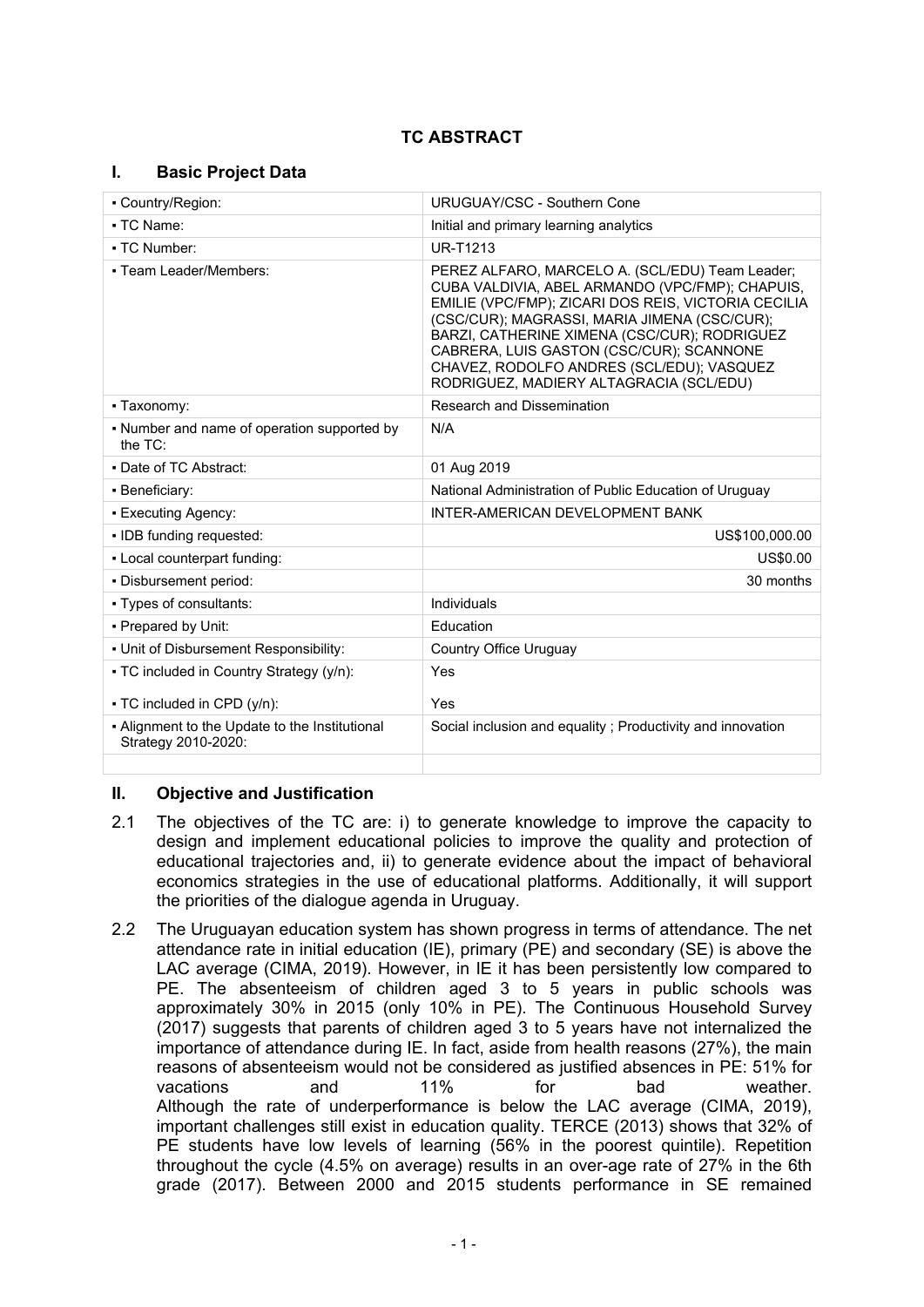unchanged (PISA 2015). In 2015, 41% of the students ranked at the lowest levels of performance in science, 52% in mathematics, and 39% in reading, compared to 35%, 49%, and 28% of students in Chile, respectively, whose income is similar to Uruguay. PISA also reflects gaps in learning by socioeconomic level, with one of the widest gaps in science score between the highest and the lowest quartile. Uruguay has improved its capacity to monitor and evaluate the quality of services and educational trajectories. The education management and information systems (SIGED) of the ANEP allow monitoring the trajectory of each child attending IE and PE, has agile applications for communication with parents and automatic enrollment mechanisms for the transition from IE to PE and from PE to SE. On the other hand, since 2018, the Child Development Inventory (INDI) has been applied to assess child's development and disposition for schooling. The INDI allows to identify students' strengths and weaknesses by class groups in order to better allocate resources and strategies.

Since 2007, CEIBAL has become the tool for introducing new information and communication technologies to the Uruguayan educational system. Thus, children and teachers were provided with devices and Internet connectivity to educational centers (EC). Multiple teaching and learning management platforms were also deployed, such as: Digital Library, Adaptive Mathematics Platform (PAM), Collaborative Learning Virtual Platform, Content and Resources for Teaching and Learning (CREA), CEIBAL in English (CEI) and Online Learning Appraisal System (SEA). Recent literature has demonstrated the effectiveness of delivering information to improve outcomes such as student attendance and performance. Improvements in attendance have been identified as a result of information nudges that alert parents of their children's total absences and how it is compared with their peers (Rogers & Feller, 2018; Bergman, 2017; Rogers et al., 2017). Information nudges intended to increase parental involvement also influence the success of students at school. Specifically, it has been found that parental involvement through SMS improves student performance (York and Loeb, 2014; Kraft and Monti-Nussbaum, 2017). Nugdes offer a great opportunity to promote the use given by Uruguayan teachers and students to the platforms implemented by the CEIBAL plan.

# **III. Description of Activities and Outputs**

- 3.1
- 3.2 **Component I: Analysis of educational trajectories in initial and primary education.** This component seeks to exploit the rich information available in the Council of IE and PE (CEIP) and Plan CEIBAL in order to understand the determinants of school trajectory and its relationship with the context related to schools, teachers and other factors.
- 3.3 **Component II: Behavioral economics initiatives to encourage the use of Plan CEIBAL platforms.** This component will finance studies to generate evidence of the impact of behavioral economics interventions to increase the use of Plan CEIBAL platforms.
- **IV. Budget**

| <b>Activity/Component</b>                                                   | <b>IDB/Fund Funding</b> | <b>Counterpart Funding</b> | <b>Total Funding</b> |
|-----------------------------------------------------------------------------|-------------------------|----------------------------|----------------------|
| Analysis of educational<br>trajectories in initial and<br>primary education | US\$60,000.00           | US\$0.00                   | US\$60,000.00        |
| Behavioral economics<br>initiatives to encourage<br>the use of Plan CEIBAL  | US\$40,000.00           | US\$0.00                   | US\$40,000.00        |

#### **Indicative Budget**